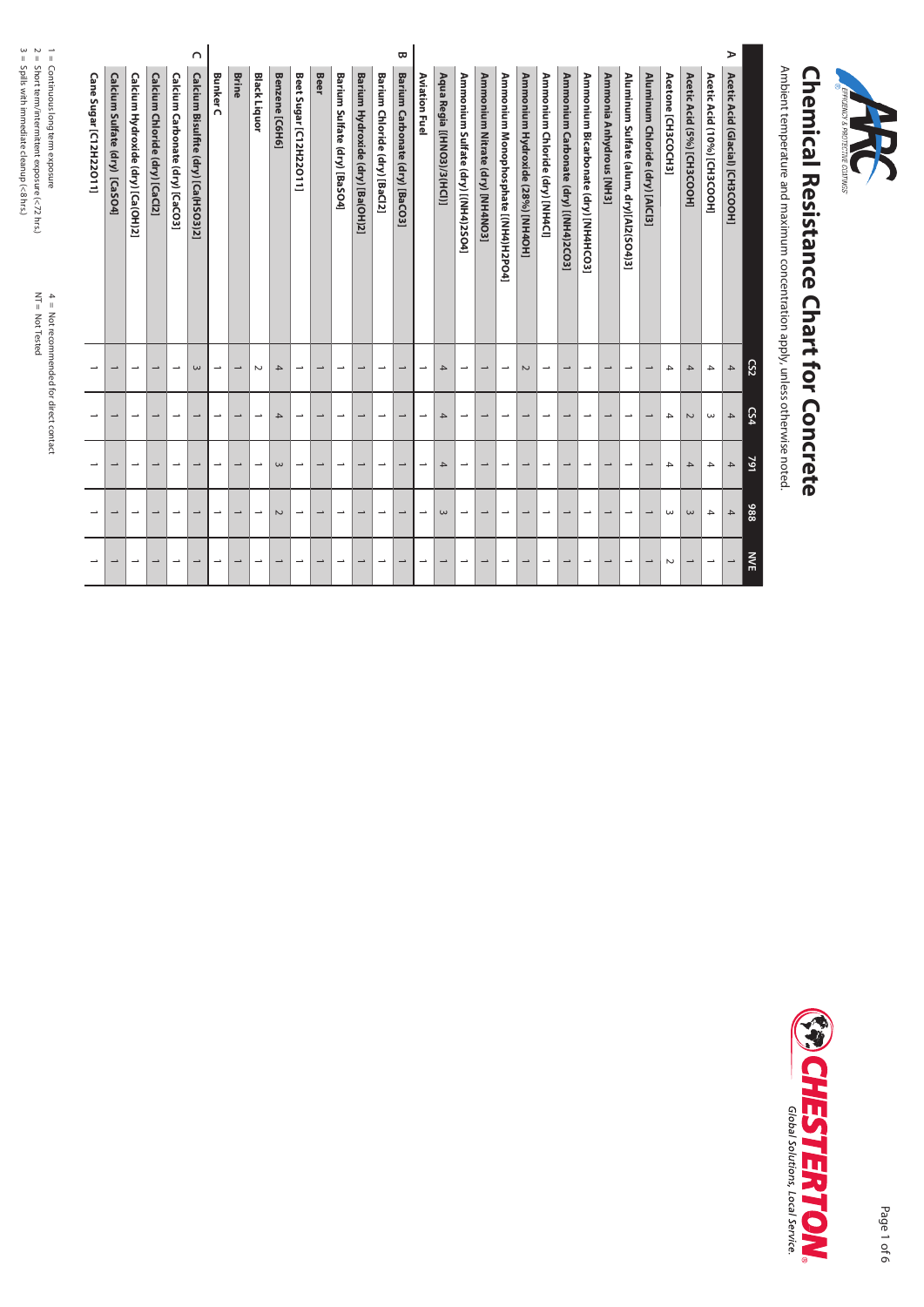| မ<br>။<br>$\sim$<br>$\vec{a}$<br>$\,$ H                                                                                                                                                           |                                  |                                     |                            |                           |                               | T                                |                          |                              |                                  |                              |                          | m                        |                                   |                                    |                          |                           |                          |                                   |                                    |                                  | O                        |                              |                                 |                               |                                    |                            |                            |                              |                              |                               |                               |                             |                            |                |                                                                              |                           |          |  |
|---------------------------------------------------------------------------------------------------------------------------------------------------------------------------------------------------|----------------------------------|-------------------------------------|----------------------------|---------------------------|-------------------------------|----------------------------------|--------------------------|------------------------------|----------------------------------|------------------------------|--------------------------|--------------------------|-----------------------------------|------------------------------------|--------------------------|---------------------------|--------------------------|-----------------------------------|------------------------------------|----------------------------------|--------------------------|------------------------------|---------------------------------|-------------------------------|------------------------------------|----------------------------|----------------------------|------------------------------|------------------------------|-------------------------------|-------------------------------|-----------------------------|----------------------------|----------------|------------------------------------------------------------------------------|---------------------------|----------|--|
| Soills with immediate clearce ( $\sim$ 8 hzs.)<br>Short term/intermittent exposure (<72 hrs.)<br>Continuous long term exposure<br>$N_T =$<br>4 = Not recommended for direct contact<br>Not Tested | Ferrous Nitrate (dry) [Fe(NO3)2] | Ferrous Chloride (100%,dry) [FeCl2] | Ferric Sulfate [Fe2(SO4)3] | Ferric Nitrate [Fe(NO3)3] | Ferric Chloride (50%) [FeCl3] | Ferric<br>Chloride (dry) [FeC13] | Ethylene Oxide [C2H4O]   | Ethylene Glycol [HOCH2CH2OH] | Ethylene Dichloride [CICH2CH2CI] | Ethylene Chloride [CH3CH2Cl] | Ethanol [CH3CH2OH]       | Epsom Salt [MgSO4.7H2O]  | Dioctyl Sebacate (dry) [C26H52O4] | Dioctyl Phthalate (dry) [C24H40O4] | Diethylamine [C4H11N]    | Diethanolamine [C4H11O2N] | <b>Diesel Fuel</b>       | Dibutyl Sebacate (dry) [C18H34O4] | Dibutyl Phthalate (dry) [C16H22O4] | Dibutyl Adipate (dry) [C14H26O4] | Deionized Water [H2O]    | Cupric Sulfate (dry) [CuSO4] | Cupric Nitrate (dry) [Cu(NO3)2] | Cuprous Chloride (dry) [CuCl] | Cupric Acetate (dry) [Cu(C2H3O2)2] | Citric Acid (20%) [C6H8O7] | Citric Acid (50%) [C6H8O7] | Chromic Acid (10%) [H2Cr2O7] | Chromic Acid (20%) [H2Cr2O7] | Chrome Alum [KCr(SO4)2.12H2O] | Chlorine Dioxide (12%) [ClO2] | Carbonic Acid (dry) [H2CO3) | Carbon Dioxide (dry) [CO2] |                | Ambient temperature and maximum concentration apply, unless otherwise noted. | <b>hemical Resistance</b> | COATINGS |  |
|                                                                                                                                                                                                   | $\sim$                           | $\sim$                              | $\omega$                   | $\omega$                  | $\sim$                        | $\sim$                           | $\overline{\phantom{a}}$ | $\overline{\phantom{a}}$     | $\rightarrow$                    | 4                            | $\overline{\phantom{a}}$ | $\overline{\phantom{a}}$ | $\overline{\phantom{a}}$          | $\overline{\phantom{a}}$           | $\rightarrow$            | 4                         | $\overline{\phantom{a}}$ | $\overline{\phantom{a}}$          | $\overline{\phantom{a}}$           | $\overline{\phantom{a}}$         | $\overline{\phantom{a}}$ | $\overline{\phantom{a}}$     | $\overline{\phantom{a}}$        | $\overline{\phantom{a}}$      | $\overline{\phantom{a}}$           | $\omega$                   | $\rightarrow$              | 4                            | $\rightarrow$                | $\overline{\phantom{a}}$      | $\rightarrow$                 | $\overline{\phantom{a}}$    | $\overline{\phantom{a}}$   | $\overline{c}$ |                                                                              |                           |          |  |
|                                                                                                                                                                                                   | $\overline{\phantom{a}}$         | ſ                                   | $\overline{\phantom{a}}$   | $\overline{\phantom{0}}$  | $\overline{\phantom{a}}$      | $\overline{\phantom{0}}$         | ω                        | $\overline{\phantom{a}}$     | $\omega$                         | $\omega$                     | $\omega$                 | $\overline{\phantom{a}}$ | $\overline{\phantom{a}}$          | $\overline{\phantom{a}}$           | $\sim$                   | $\sim$                    | $\overline{\phantom{a}}$ | $\overline{\phantom{a}}$          | $\overline{\phantom{a}}$           | $\overline{\phantom{0}}$         | $\overline{\phantom{a}}$ | $\overline{\phantom{0}}$     | $\overline{\phantom{a}}$        | $\rightarrow$                 | $\overline{\phantom{a}}$           | $\overline{\phantom{a}}$   | $\rightarrow$              | $\sim$                       | $\omega$                     | $\overline{\phantom{a}}$      | $\sim$                        | $\overline{\phantom{a}}$    | $\rightarrow$              | <b>CS4</b>     |                                                                              |                           |          |  |
|                                                                                                                                                                                                   | $\overline{\phantom{a}}$         | ſ                                   | $\overline{\phantom{a}}$   | $\overline{\phantom{a}}$  | $\sim$                        | $\overline{\phantom{a}}$         | $\rightarrow$            | $\overline{\phantom{0}}$     | $\rightarrow$                    | $\overline{4}$               | $\omega$                 | $\overline{\phantom{a}}$ | $\overline{\phantom{a}}$          | $\overline{\phantom{a}}$           | $\sim$                   | $\omega$                  | $\overline{\phantom{a}}$ | $\overline{\phantom{a}}$          | $\overline{\phantom{a}}$           | $\overline{\phantom{0}}$         | $\overline{\phantom{a}}$ | $\overline{\phantom{a}}$     | $\overline{\phantom{a}}$        | $\overline{\phantom{0}}$      | $\overline{\phantom{a}}$           | $\sim$                     | 4                          | $\mathsf{\omega}$            | $\overline{\phantom{a}}$     | $\overline{\phantom{0}}$      | $\omega$                      | $\overline{\phantom{a}}$    | $\overline{\phantom{a}}$   | 791            |                                                                              | <b>Chart for Concrete</b> |          |  |
|                                                                                                                                                                                                   | $\overline{\phantom{a}}$         | $\overline{\phantom{0}}$            | $\overline{\phantom{a}}$   | $\overline{\phantom{a}}$  | $\overline{\phantom{a}}$      | $\overline{\phantom{a}}$         | ω                        | $\overline{\phantom{a}}$     | $\omega$                         | $\omega$                     | $\overline{\phantom{a}}$ | $\overline{\phantom{0}}$ | $\overline{\phantom{a}}$          | $\overline{\phantom{a}}$           | $\overline{\phantom{a}}$ | $\overline{\phantom{a}}$  | $\overline{\phantom{a}}$ | $\overline{\phantom{a}}$          | $\overline{\phantom{a}}$           | $\overline{\phantom{a}}$         | $\overline{\phantom{a}}$ | $\overline{\phantom{a}}$     | $\overline{\phantom{a}}$        | $\overline{\phantom{a}}$      | $\overline{\phantom{a}}$           | $\overline{\phantom{a}}$   | 4                          | $\sim$                       | $\omega$                     | $\overline{\phantom{a}}$      | $\sim$                        | $\overline{\phantom{a}}$    | $\overline{\phantom{a}}$   | 886            |                                                                              |                           |          |  |
|                                                                                                                                                                                                   | $\overline{\phantom{a}}$         | $\overline{\phantom{0}}$            | $\overline{\phantom{0}}$   | $\overline{\phantom{0}}$  | $\overline{\phantom{a}}$      | $\overline{\phantom{0}}$         | N                        | $\overline{\phantom{0}}$     | $\sim$                           | $\sim$                       | $\overline{\phantom{a}}$ | $\overline{\phantom{0}}$ | $\overline{\phantom{a}}$          | $\overline{\phantom{a}}$           | $\sim$                   | $\sim$                    | $\overline{\phantom{a}}$ | $\overline{\phantom{a}}$          | $\overline{\phantom{a}}$           | $\overline{\phantom{a}}$         | $\overline{\phantom{a}}$ | $\overline{\phantom{0}}$     | $\overline{\phantom{a}}$        | $\overline{\phantom{a}}$      | $\overline{\phantom{a}}$           | $\overline{\phantom{a}}$   | $\overline{\phantom{a}}$   | $\overline{\phantom{a}}$     | $\sim$                       | $\overline{\phantom{a}}$      | $\overline{\phantom{a}}$      | $\rightarrow$               | $\overline{\phantom{a}}$   | NVE            |                                                                              |                           |          |  |



Short term/intermittent exposure (<72 hrs.) Spills with immediate cleanup (<8 hrs.)

**ED CHESTERTON** 

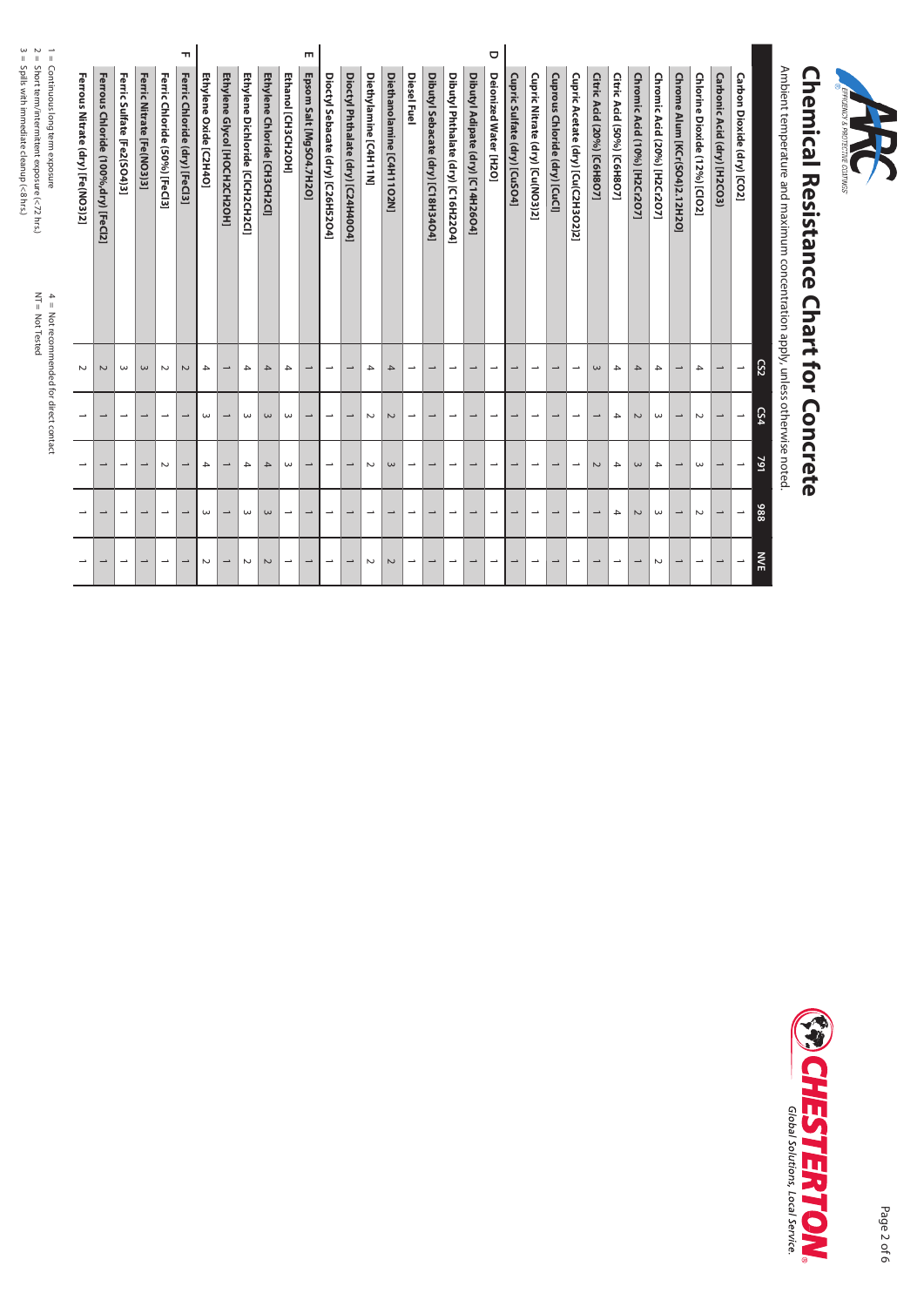| <b>EFFICIENCY &amp; PROTECTIVE COATINGS</b> |  |
|---------------------------------------------|--|
|                                             |  |

## **Chemical Resistance Chart for Concrete Chemical Resistance Chart for Concrete**

Ambient temperature and maximum concentration apply, unless otherwise noted. Ambient temperature and maximum concentration apply, unless otherwise noted.

|                  |                          |                          |                                 |                            |                                 |                                  | Μ                                     |                          |                            | ┍                          | ᄎ                        | $\overline{\phantom{0}}$ |                           |                          |                              |                               |                                |                                |                              |                               |                               |                          | I                        |                          |                          | ۵                        |                           |                           |                           |                                 |                                 |                               |            |
|------------------|--------------------------|--------------------------|---------------------------------|----------------------------|---------------------------------|----------------------------------|---------------------------------------|--------------------------|----------------------------|----------------------------|--------------------------|--------------------------|---------------------------|--------------------------|------------------------------|-------------------------------|--------------------------------|--------------------------------|------------------------------|-------------------------------|-------------------------------|--------------------------|--------------------------|--------------------------|--------------------------|--------------------------|---------------------------|---------------------------|---------------------------|---------------------------------|---------------------------------|-------------------------------|------------|
| Methanol [CH3OH] | Methane [CH4]            | Mercury [Hg]             | Mercuric Chloride (dry) [HgCl2] | Maleic Acid (30%) [C4H4O4] | Magnesium Sulfate (dry) [MgSO4] | Magnesium Chloride (dry) [MgCl2] | Magnesium Bisulfate (dry) [Mg(HSO4)2] | Lime Water [Ca(OH)2/H2O] | Lead Acetate [Pb(CH3COO)2] | Lactic Acid (10%) [C3H6O3] | Kerosene                 | Jet Fuel (JP-5)          | Isopropyl Alcohol [C3H8O] | Iso-Octane [C8H18]       | Hydrogen Sulfide (wet) [H2S] | Hydrogen Peroxide (3%) [H2O2] | Hydrogen Peroxide (10%) [H2O2] | Hydrogen Peroxide (50%) [H2O2] | Hydrofluoric Acid (10%) [HF] | Hydrochloric Acid (10%) [HCl] | Hydrochloric Acid (37%) [HCI] | Hexane [C6H14]           | Heptane [C7H16]          | Green/White Liquor       | Glucose [C6H12O6]        | Gasoline [C7H16/C10H22]  | Formic Acid (10%) [CH2O2] | Formic Acid (50%) [CH2O2] | Formaldehyde (35%) [CH2O] | Fluosilicic Acid (10%) [H2SiF6] | Fluosilicic Acid (20%) [H2SiF6] | Ferrous Sulfate (dry) [FeSO4] |            |
| 4                | $\rightarrow$            | $\overline{\phantom{0}}$ | $\overline{\phantom{0}}$        | $\omega$                   | $\overline{\phantom{0}}$        | $\overline{\phantom{a}}$         | $\overline{\phantom{0}}$              | ∸                        | $\sim$                     | $\overline{ }$             | $\rightarrow$            | $\rightarrow$            | $\rightarrow$             | $\sim$                   | $\omega$                     | ω                             | $\overline{4}$                 | 4                              | $\omega$                     | $\overline{\phantom{a}}$      | $\rightarrow$                 | $\overline{\phantom{0}}$ | $\rightarrow$            | $\sim$                   | $\overline{\phantom{0}}$ | $\overline{\phantom{a}}$ | 4                         | 4                         | $\omega$                  | 4                               | $\rightarrow$                   | $\sim$                        | CS2        |
| $\omega$         | $\overline{\phantom{0}}$ | $\overline{\phantom{a}}$ | $\overline{\phantom{0}}$        | $\rightarrow$              | $\rightarrow$                   | $\overline{\phantom{a}}$         | $\rightarrow$                         | →                        | $\overline{\phantom{0}}$   | $\sim$                     | $\rightarrow$            | $\rightarrow$            | $\overline{\phantom{a}}$  | $\overline{\phantom{a}}$ | $\rightarrow$                | $\overline{\phantom{a}}$      | $\omega$                       | 4                              | $\sim$                       | $\overline{\phantom{a}}$      | $\omega$                      | $\overline{\phantom{a}}$ | $\overline{\phantom{0}}$ | $\overline{\phantom{0}}$ | $\overline{\phantom{0}}$ | $\overline{\phantom{a}}$ | $\omega$                  | 4                         | $\overline{\phantom{a}}$  | $\sim$                          | $\omega$                        | $\overline{\phantom{a}}$      | <b>CS4</b> |
| ω                | $\overline{\phantom{0}}$ | $\rightarrow$            | $\rightarrow$                   | $\sim$                     | J                               | $\overline{\phantom{a}}$         | $\rightarrow$                         | →                        | →                          | $\rightarrow$              | $\overline{\phantom{0}}$ | →                        | $\overline{\phantom{0}}$  | $\overline{\phantom{a}}$ | $\rightarrow$                | $\sim$                        | $\omega$                       | 4                              | $\omega$                     | $\overline{\phantom{0}}$      | $\omega$                      | $\overline{\phantom{a}}$ | $\rightarrow$            | $\rightarrow$            | $\overline{\phantom{0}}$ | $\overline{\phantom{a}}$ | $\overline{4}$            | $\rightarrow$             | $\overline{\phantom{0}}$  | $\sim$                          | $\omega$                        | $\overline{\phantom{a}}$      | 791        |
| $\sim$           | $\overline{\phantom{0}}$ | $\overline{\phantom{0}}$ | $\overline{\phantom{0}}$        | $\overline{\phantom{0}}$   | $\overline{\phantom{0}}$        | $\overline{\phantom{a}}$         | $\overline{\phantom{0}}$              | →                        | $\overline{\phantom{0}}$   | $\omega$                   | $\rightarrow$            | $\overline{\phantom{0}}$ | $\rightarrow$             | $\overline{\phantom{0}}$ | →                            | $\overline{\phantom{a}}$      | $\sim$                         | ω                              | $\sim$                       | $\overline{\phantom{a}}$      | $\overline{\phantom{0}}$      | $\overline{\phantom{0}}$ | $\overline{\phantom{0}}$ | ⊸                        | $\rightarrow$            | $\overline{\phantom{0}}$ | 4                         | 4                         | $\overline{\phantom{0}}$  | $\overline{\phantom{a}}$        | $\sim$                          | $\overline{\phantom{a}}$      | 886        |
|                  | $\overline{\phantom{a}}$ | $\overline{\phantom{a}}$ | $\overline{\phantom{0}}$        | $\rightarrow$              | $\rightarrow$                   | $\overline{\phantom{0}}$         | $\overline{\phantom{0}}$              | $\rightarrow$            | $\overline{\phantom{0}}$   | →                          | $\rightarrow$            | $\rightarrow$            | $\rightarrow$             | $\overline{\phantom{0}}$ | $\rightarrow$                | $\rightarrow$                 | $\overline{\phantom{a}}$       | $\sim$                         | $\overline{\phantom{a}}$     | $\rightarrow$                 | $\overline{\phantom{0}}$      | $\rightarrow$            | $\overline{\phantom{a}}$ | $\overline{\phantom{0}}$ | $\rightarrow$            | $\rightarrow$            | $\overline{\phantom{0}}$  | $\rightarrow$             | $\overline{\phantom{a}}$  | $\overline{\phantom{a}}$        | $\overline{\phantom{0}}$        | $\overline{\phantom{a}}$      | <b>NVE</b> |



Not Tested

Short term/intermittent exposure (<72 hrs.) Spills with immediate cleanup (<8 hrs.)

1 = 2 = 3 =

Continuous long term exposure

 $4 =$  Not recommended for direct contact<br>NT = Not Tested

4 = Not recommended for direct contact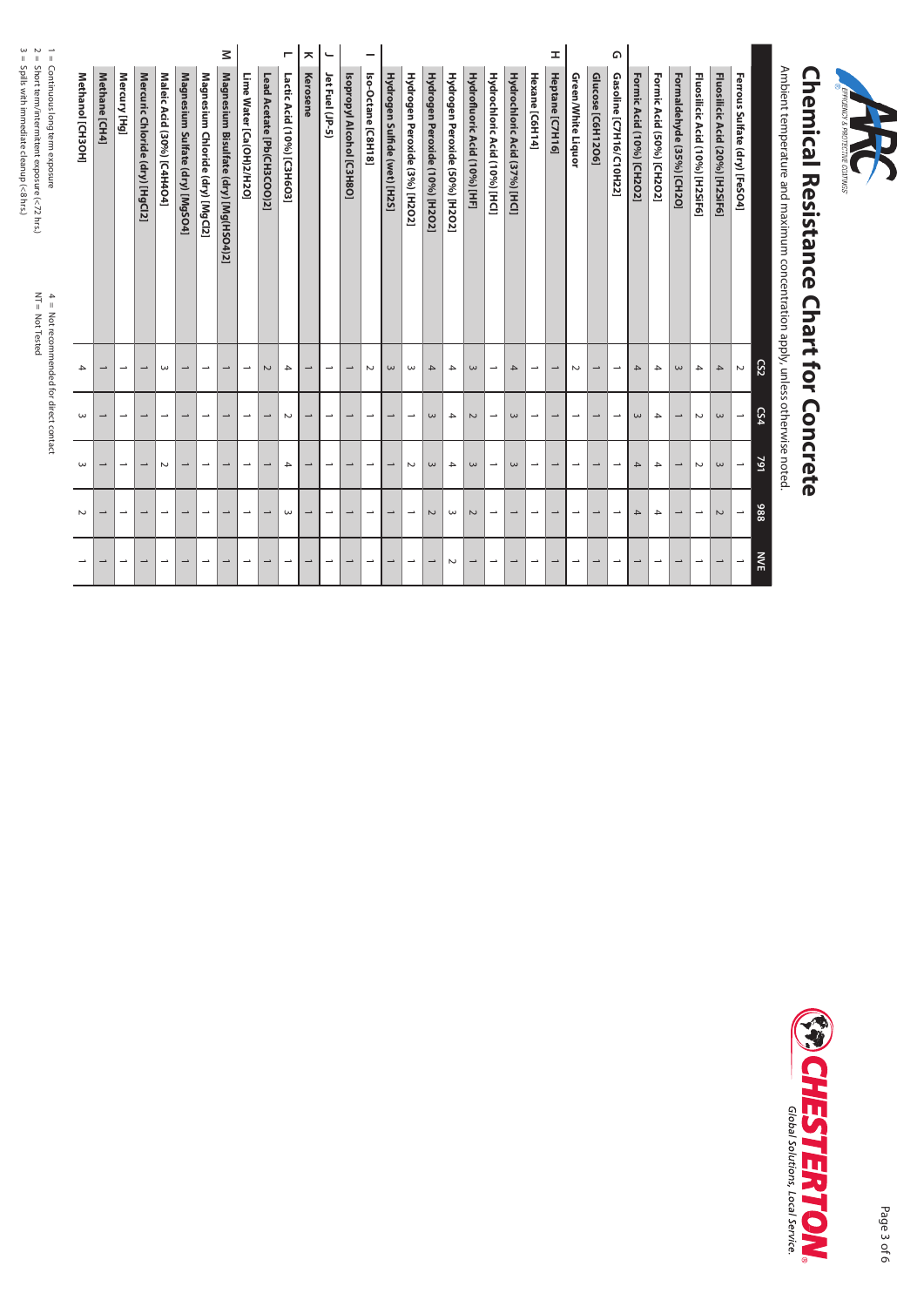| $\,$ H<br>Continuous long term exposure | Potassium Chloride (30%) [KCI] | Potassium Carbonate (50%) [K2CO3] | Potassium Bromide (30%) [KBr] | Potassium<br><b>Bisulfate (dry) [KHSO4]</b> | Potassium Bicarbonate (dry) [KHCO3] | Potash Alum (dry) [AlKO8S2] | Pickle Brine (2-4% Acetic Acid) | Phosphoric Acid (10%) [H3PO4] | Phosphoric Acid (30%) [H3PO4] | Phosphoric Acid (50%) [H3PO4] | Phosphoric Acid (85%) [H3PO4] | Phenol (Carbolic Acid) [C6H6O] | Pentane [C5H12]          | Paraffin Wax             | ᠊ᢦ<br>Palmitic Acid [CH3(CH2)14COOH] | Oleum [fuming H2SO4] | Ozone 0.5 ppm [O3]       | $\circ$<br>Oleic<br>Acid [C18H34O2] | Nitrogen [N2]            | Nitric Acid (10%) [HNO3] | Nitric Acid (20%) [HNO3] | Nitric Acid (40%) [HNO3] | Nickel Sulfate (dry) [NiSO4] | Nickel Nitrate (dry) [Ni(NO3)2] | Nickel Chloride (dry) [NiCl2] | Nickel Ammonium Sulfate (dry) [NiNH4SO4] | z<br>Naphtha             | Monoethanolamine<br>[H2NCH2CH2OH] | Mineral Spirits          | MIBK [C6H12O]            | Methylene Chloride [CH2Cl2] | MEK [C4H8O]              | Methylamine [CH3NH2]     | Ambient temperature and maximum concentration apply, unless otherwise noted. | <b>Perical Resistance</b> | EFFICIENCY & I<br><b>SSMITAGS</b> |
|-----------------------------------------|--------------------------------|-----------------------------------|-------------------------------|---------------------------------------------|-------------------------------------|-----------------------------|---------------------------------|-------------------------------|-------------------------------|-------------------------------|-------------------------------|--------------------------------|--------------------------|--------------------------|--------------------------------------|----------------------|--------------------------|-------------------------------------|--------------------------|--------------------------|--------------------------|--------------------------|------------------------------|---------------------------------|-------------------------------|------------------------------------------|--------------------------|-----------------------------------|--------------------------|--------------------------|-----------------------------|--------------------------|--------------------------|------------------------------------------------------------------------------|---------------------------|-----------------------------------|
| 4 = Not recommended for direct contact  | $\overline{\phantom{a}}$       | $\overline{\phantom{0}}$          | $\overline{\phantom{a}}$      | $\overline{\phantom{a}}$                    | $\overline{\phantom{a}}$            | $\overline{\phantom{a}}$    | $\rightarrow$                   | $\overline{\phantom{a}}$      | $\overline{4}$                | 4                             | $\rightarrow$                 | $\rightarrow$                  | $\overline{\phantom{a}}$ | $\overline{\phantom{a}}$ | $\rightarrow$                        | $\mathcal{A}% _{0}$  | $\overline{4}$           | $\overline{4}$                      | $\overline{\phantom{a}}$ | $\overline{\mathcal{A}}$ | $\rightarrow$            | $\overline{4}$           | $\omega$                     | $\sim$                          | $\sim$                        | $\sim$                                   | $\overline{\phantom{a}}$ | $\omega$                          | $\overline{\phantom{a}}$ | $\omega$                 | $\blacktriangle$            | $\mathcal{A}% _{0}$      | $\blacktriangle$         | $\overline{c}$                                                               | <b>Chart for Concrete</b> |                                   |
|                                         | $\overline{\phantom{a}}$       |                                   | $\overline{\phantom{a}}$      | $\overline{\phantom{a}}$                    | $\overline{\phantom{a}}$            | $\overline{\phantom{0}}$    | $\sim$                          | $\overline{\phantom{a}}$      | $\sim$                        | 4                             | 4                             | $\omega$                       | $\overline{\phantom{a}}$ | $\overline{\phantom{a}}$ | $\sim$                               | $\omega$             | $\sim$                   | $\overline{\phantom{a}}$            | $\overline{\phantom{a}}$ | $\sim$                   | $\omega$                 | $\overline{4}$           | $\overline{\phantom{a}}$     | $\overline{\phantom{a}}$        | $\overline{\phantom{a}}$      | $\overline{\phantom{a}}$                 | $\overline{\phantom{a}}$ | $\sim$                            | $\overline{\phantom{a}}$ | $\sim$                   | $\omega$                    | $\mathcal{A}% _{0}$      | $\sim$                   | CS4                                                                          |                           |                                   |
|                                         | $\overline{\phantom{a}}$       | $\overline{\phantom{0}}$          | $\overline{\phantom{a}}$      | $\overline{\phantom{a}}$                    | $\overline{\phantom{a}}$            | $\overline{\phantom{0}}$    | $\rightarrow$                   | $\overline{\phantom{a}}$      | $\sim$                        | $\omega$                      | $\overline{4}$                | $\rightarrow$                  | $\overline{\phantom{a}}$ | $\overline{\phantom{a}}$ | $\omega$                             | $\overline{4}$       | $\omega$                 | $\mathcal{A}% _{0}$                 | $\overline{\phantom{a}}$ | $\sim$                   | $\omega$                 | $\rightarrow$            | $\overline{\phantom{a}}$     | $\overline{\phantom{a}}$        | $\overline{\phantom{a}}$      | $\overline{\phantom{a}}$                 | $\overline{\phantom{a}}$ | $\omega$                          | $\overline{\phantom{a}}$ | $\omega$                 | $\rightarrow$               | $\mathcal{A}% _{0}$      | $\omega$                 | 791                                                                          |                           |                                   |
|                                         | $\overline{\phantom{a}}$       | $\overline{\phantom{0}}$          | $\overline{\phantom{a}}$      | $\overline{\phantom{a}}$                    | $\overline{\phantom{a}}$            | $\overline{\phantom{a}}$    | $\omega$                        | $\overline{\phantom{a}}$      | $\overline{\phantom{a}}$      | $\overline{\phantom{a}}$      | $\overline{\phantom{a}}$      | $\omega$                       | $\overline{\phantom{a}}$ | $\overline{\phantom{a}}$ | $\sim$                               | $\; \omega$          | $\sim$                   | $\sim$                              | $\overline{\phantom{a}}$ | $\overline{\phantom{a}}$ | $\overline{\phantom{a}}$ | $\overline{4}$           | $\overline{\phantom{a}}$     | $\overline{\phantom{a}}$        | $\overline{\phantom{a}}$      | $\overline{\phantom{a}}$                 | $\overline{\phantom{a}}$ | $\sim$                            | $\overline{\phantom{a}}$ | $\sim$                   | $\omega$                    | $\; \omega$              | $\overline{\phantom{a}}$ | 886                                                                          |                           |                                   |
|                                         | $\overline{\phantom{a}}$       | $\overline{\phantom{0}}$          | $\overline{\phantom{a}}$      | $\overline{\phantom{0}}$                    | $\overline{\phantom{a}}$            | $\overline{\phantom{0}}$    | $\overline{\phantom{a}}$        | $\overline{\phantom{0}}$      | $\overline{\phantom{a}}$      | $\overline{\phantom{a}}$      | $\overline{\phantom{a}}$      | $\sim$                         | $\overline{\phantom{a}}$ | $\overline{\phantom{a}}$ | $\overline{\phantom{a}}$             | 4                    | $\overline{\phantom{a}}$ | $\overline{\phantom{a}}$            | $\overline{\phantom{a}}$ | $\overline{\phantom{a}}$ | $\overline{\phantom{a}}$ | $\overline{\phantom{a}}$ | $\overline{\phantom{a}}$     | $\overline{\phantom{a}}$        | $\overline{\phantom{a}}$      | $\rightarrow$                            | $\overline{\phantom{a}}$ |                                   | $\sim$                   | $\overline{\phantom{a}}$ | $\sim$                      | $\overline{\phantom{a}}$ | $\sim$                   | <b>NVE</b>                                                                   |                           |                                   |

 $NT = Not \text{Tested}$ Not Tested

Short term/intermittent exposure (<72 hrs.) Spills with immediate cleanup (<8 hrs.)

5 N<br>11 II

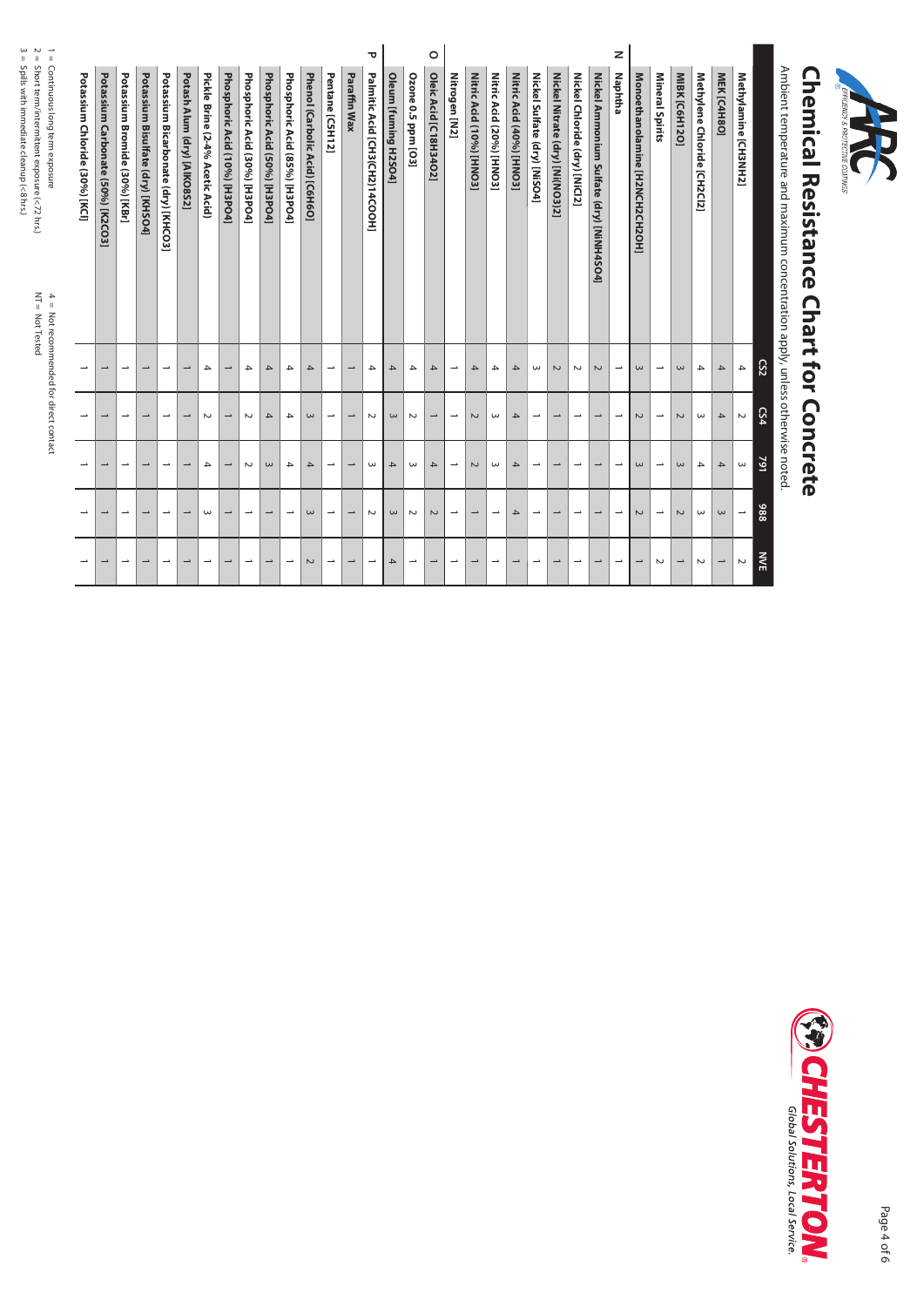| ς<br>2<br>$\vec{\mathbf{u}}$<br>II<br>$\,$ H<br>Soill's with in mediate cleanup (<& h's)<br>Continuous long term exposure<br>Short term/intermittent exposure (<72 hrs.)<br>$NT =$<br>$\frac{4}{1}$<br>Not Tested | Sodium Hypochlorite (6%) [NaClO] | Sodium Hypochlorite (15%) [NaClO] | Sodium Hydroxide (10%) [NaOH] | Sodium Hydroxide (50%) [NaOH] | Sodium Fluoride (dry) [NaF] | Sodium Cyanide (dry) [NaCN] | Sodium Chromate [Na2CrO4] | Sodium Chloride (dry) [NaCl] | Sodium Chlorate (dry) [NaClO3] | Sodium Carbonate [Na2CO3] | Sodium Bromide [NaBr]    | Sodium Borate [Na2B4O7]  | Sodium Bisulfite [Na2S2O5] | Sodium Bisulfate [NaHSO4] | Sodium Bicarbonate [NaHCO3] | Sodium Aluminate [AlNaO2] | Sodium Acetate [CH3COONa] | Skydrol [aircraft hydraulic fluid] | Silver Nitrate [AgNO3]   | Silicone Oil             | Sewage                   | S<br>Salt Water [NaCl+H2O+minerals] | Propylene Oxide [C3H6O] | Potassium Permanganate [KMnO4] | Potassium Nitrate (dry) [KNO3] | Potassium lodide [KI]    | Potassium Hydroxide (10%) [KOH] | Potassium Hydroxide (50%) [KOH] | Potassium Ferrocyanide (dry) [K4Fe(CN)6] | Potassium Ferricyanide (dry) [K3Fe(CN)6] | Potassium Phosphate Dibasic (dry) [K2HPO4] | Potassium Dichromate (dry) [K2Cr2O7] | Potassium Cyanide (dry) [KCN] | Ambient temperature and maximum concentration apply, unless otherwise noted. | hemical Resistance | <b>SSNITAGS</b> |  |
|-------------------------------------------------------------------------------------------------------------------------------------------------------------------------------------------------------------------|----------------------------------|-----------------------------------|-------------------------------|-------------------------------|-----------------------------|-----------------------------|---------------------------|------------------------------|--------------------------------|---------------------------|--------------------------|--------------------------|----------------------------|---------------------------|-----------------------------|---------------------------|---------------------------|------------------------------------|--------------------------|--------------------------|--------------------------|-------------------------------------|-------------------------|--------------------------------|--------------------------------|--------------------------|---------------------------------|---------------------------------|------------------------------------------|------------------------------------------|--------------------------------------------|--------------------------------------|-------------------------------|------------------------------------------------------------------------------|--------------------|-----------------|--|
| Not recommended for direct contact                                                                                                                                                                                | $\sim$                           | $\rightarrow$                     | $\overline{\phantom{a}}$      | $\sim$                        | $\sim$                      | $\overline{\phantom{a}}$    | $\sim$                    | $\overline{\phantom{a}}$     | $\overline{\phantom{a}}$       | $\overline{\phantom{0}}$  | $\overline{\phantom{a}}$ | $\overline{\phantom{a}}$ | $\overline{\phantom{a}}$   | $\overline{\phantom{a}}$  | $\overline{\phantom{a}}$    | $\overline{\phantom{a}}$  | $\overline{\phantom{a}}$  | $\overline{\phantom{a}}$           | $\overline{\phantom{a}}$ | $\overline{\phantom{0}}$ | $\overline{\phantom{a}}$ | $\overline{\phantom{0}}$            | $\omega$                | $\omega$                       | $\overline{\phantom{a}}$       | $\overline{\phantom{a}}$ | $\overline{\phantom{a}}$        | $\sim$                          | $\sim$                                   | $\sim$                                   | $\omega$                                   | $\sim$                               | $\sim$                        | CS <sub>2</sub>                                                              | <b>Chart for</b>   |                 |  |
|                                                                                                                                                                                                                   | $\overline{\phantom{a}}$         | $\omega$                          | $\overline{\phantom{a}}$      | $\overline{\phantom{0}}$      | $\rightarrow$               | $\overline{\phantom{a}}$    | $\overline{\phantom{a}}$  | $\overline{\phantom{a}}$     | $\overline{\phantom{a}}$       | $\overline{\phantom{a}}$  | $\overline{\phantom{a}}$ | $\overline{\phantom{a}}$ | $\overline{\phantom{a}}$   | $\overline{\phantom{a}}$  | $\overline{\phantom{a}}$    | $\overline{\phantom{a}}$  | $\overline{\phantom{a}}$  | $\overline{\phantom{a}}$           | $\overline{\phantom{a}}$ | $\overline{\phantom{a}}$ | $\overline{\phantom{a}}$ | $\overline{\phantom{a}}$            | $\sim$                  | $\overline{\phantom{a}}$       | $\overline{\phantom{a}}$       | $\overline{\phantom{a}}$ | $\overline{\phantom{a}}$        | $\overline{\phantom{a}}$        | $\overline{\phantom{a}}$                 | $\overline{\phantom{a}}$                 | $\overline{\phantom{a}}$                   | $\overline{\phantom{a}}$             | $\rightarrow$                 | <b>CS4</b>                                                                   |                    |                 |  |
|                                                                                                                                                                                                                   |                                  | 4                                 | $\overline{\phantom{a}}$      | $\sim$                        | $\rightarrow$               | $\rightarrow$               | $\sim$                    | $\overline{\phantom{a}}$     | $\overline{\phantom{a}}$       | $\overline{\phantom{0}}$  | $\overline{\phantom{a}}$ | $\overline{\phantom{a}}$ | $\overline{\phantom{a}}$   | $\overline{\phantom{a}}$  | $\overline{\phantom{a}}$    | $\overline{\phantom{a}}$  | $\overline{\phantom{a}}$  | $\overline{\phantom{0}}$           | $\overline{\phantom{a}}$ | $\overline{\phantom{0}}$ | $\overline{\phantom{a}}$ | $\overline{\phantom{0}}$            | $\omega$                | $\sim$                         | $\overline{\phantom{a}}$       | J                        | $\overline{\phantom{a}}$        | $\overline{\phantom{a}}$        | $\sim$                                   | $\sim$                                   | $\sim$                                     | $\sim$                               | $\sim$                        | 791                                                                          | Concrete           |                 |  |
|                                                                                                                                                                                                                   | $\overline{\phantom{a}}$         | ε                                 | $\overline{\phantom{a}}$      | $\overline{\phantom{a}}$      | $\overline{\phantom{a}}$    | $\rightarrow$               | $\overline{\phantom{a}}$  | $\overline{\phantom{a}}$     | $\overline{\phantom{a}}$       | $\overline{\phantom{a}}$  | $\overline{\phantom{a}}$ | $\overline{\phantom{0}}$ | $\overline{\phantom{a}}$   | $\overline{\phantom{0}}$  | $\overline{\phantom{a}}$    | $\overline{\phantom{a}}$  | $\overline{\phantom{a}}$  | $\overline{\phantom{a}}$           | $\overline{\phantom{a}}$ | $\overline{\phantom{0}}$ | $\overline{\phantom{a}}$ | $\overline{\phantom{0}}$            | $\sim$                  | $\overline{\phantom{a}}$       | $\overline{\phantom{0}}$       | $\overline{\phantom{0}}$ | $\overline{\phantom{a}}$        | $\overline{\phantom{a}}$        | $\overline{\phantom{0}}$                 | $\overline{\phantom{a}}$                 | $\overline{\phantom{a}}$                   | $\overline{\phantom{a}}$             | $\sim$                        | 886                                                                          |                    |                 |  |
|                                                                                                                                                                                                                   | $\overline{\phantom{a}}$         | $\sim$                            | $\overline{\phantom{a}}$      | $\overline{\phantom{a}}$      | $\overline{\phantom{a}}$    | $\overline{\phantom{a}}$    | $\overline{\phantom{a}}$  | $\overline{\phantom{a}}$     | $\overline{\phantom{a}}$       | $\overline{\phantom{a}}$  | $\overline{\phantom{a}}$ | $\overline{\phantom{a}}$ | $\overline{\phantom{a}}$   | $\overline{\phantom{a}}$  | $\overline{\phantom{a}}$    | $\overline{\phantom{a}}$  | $\overline{\phantom{a}}$  | $\overline{\phantom{a}}$           | $\overline{\phantom{a}}$ | $\overline{\phantom{a}}$ | $\overline{\phantom{a}}$ | $\overline{\phantom{a}}$            | $\sim$                  | $\overline{\phantom{a}}$       | $\overline{\phantom{a}}$       | $\overline{\phantom{a}}$ | $\overline{\phantom{a}}$        | $\overline{\phantom{a}}$        | $\overline{\phantom{a}}$                 | $\overline{\phantom{a}}$                 | $\overline{\phantom{a}}$                   | $\overline{\phantom{a}}$             | $\overline{\phantom{a}}$      | <b>NVE</b>                                                                   |                    |                 |  |

Spills with immediate cleanup (<8 hrs.)